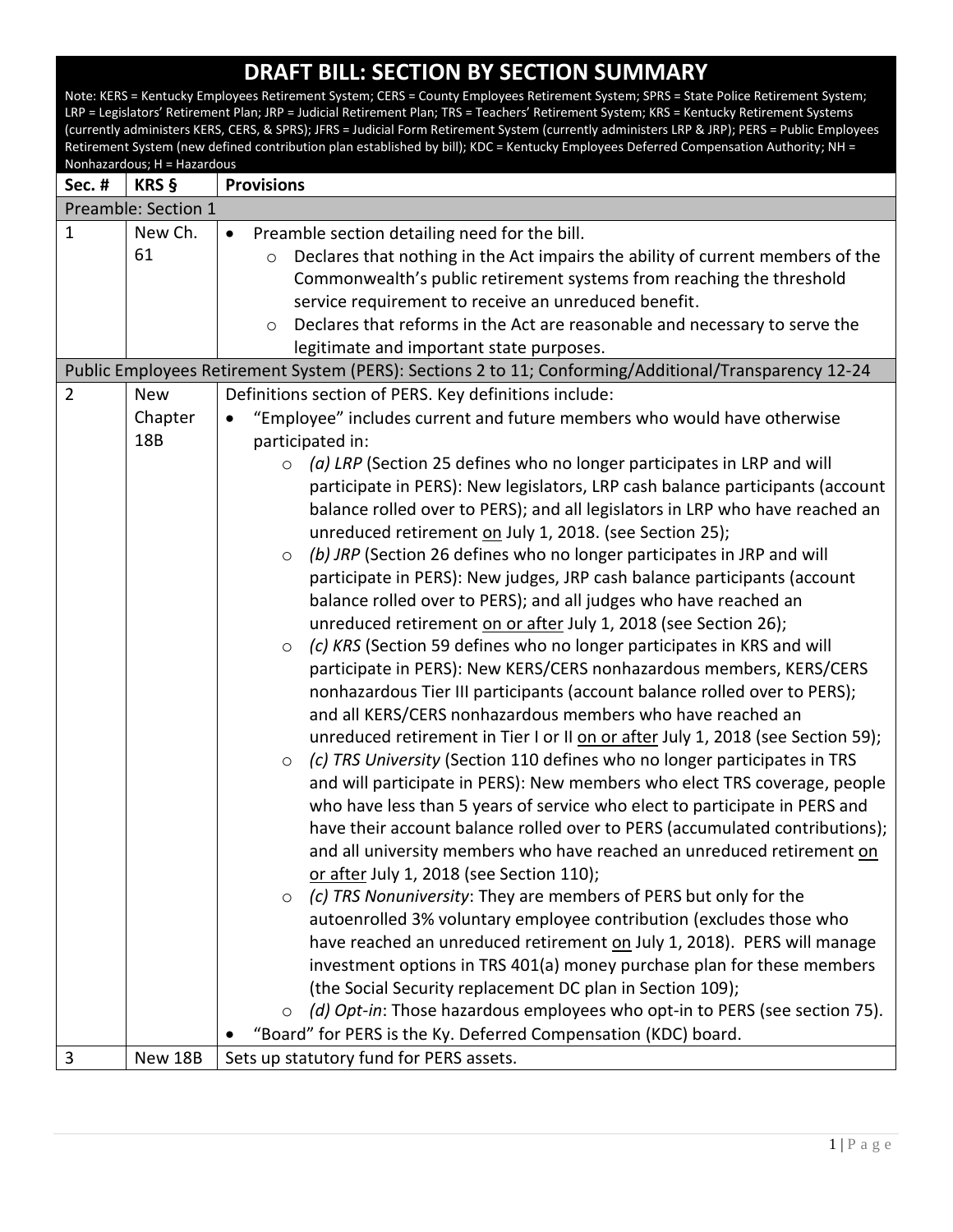| <b>Sec. #</b>  | KRS §   | <b>Provisions</b>                                                                                                                                                                                                                                                                                                                                                                                                                                                                                                                                                                                                                                                                                                                                                                                                                                                                                                                                                                                                                                                                                                                                                                                                    |
|----------------|---------|----------------------------------------------------------------------------------------------------------------------------------------------------------------------------------------------------------------------------------------------------------------------------------------------------------------------------------------------------------------------------------------------------------------------------------------------------------------------------------------------------------------------------------------------------------------------------------------------------------------------------------------------------------------------------------------------------------------------------------------------------------------------------------------------------------------------------------------------------------------------------------------------------------------------------------------------------------------------------------------------------------------------------------------------------------------------------------------------------------------------------------------------------------------------------------------------------------------------|
| $\overline{4}$ | New 18B | Establishes basic PERS defined contribution plan requirements (individual accounts,<br>distribution options, management, plan setup). PERS may, but is not required to,<br>provide annuitization options for members.                                                                                                                                                                                                                                                                                                                                                                                                                                                                                                                                                                                                                                                                                                                                                                                                                                                                                                                                                                                                |
| 5              | New 18B | Defines participant as a person who is an "employee" participating in PERS or a former<br>employee who has not taken a refund of their account. Provides that a participant<br>shall not include those individuals who have opted to participate in a defined<br>contribution plan offered by a regional state university (EKU, KSU, etc.) in lieu of<br>participation in TRS.                                                                                                                                                                                                                                                                                                                                                                                                                                                                                                                                                                                                                                                                                                                                                                                                                                       |
| 6              | New 18B | Employees, except those participating in the TRS 401(a) money purchase plan, shall<br>$\bullet$<br>have:<br>Employee contribution: 3% of pay mandatory + voluntary contributions<br>(autoenrolled at additional 6% of pay for maximum matching employer<br>contributions). Employee can opt out of voluntary contributions or can<br>contribute more and are vested immediately for those contributions.<br>Employer contribution: 2% of pay mandatory + 50% match on voluntary<br>employee contributions up to 3% employer. Vesting for employer<br>contributions is at 5 years but includes service from prior coverage in LRP, JRP,<br>KRS, and TRS as well as contributing service to PERS.<br>Those in the TRS 401(a) money purchase plan (Section 109) would be autoenrolled<br>٠<br>in 3% voluntary contribution but would not receive an employer contribution<br>through PERS (except those who have reached unreduced retirement on July 1,<br>2018).<br>Establishes tax deferral provisions and reporting of contributions by employers.<br>$\bullet$<br>Provides that a person who retires on or after July 1, 2018, shall not be eligible to<br>٠<br>receive employer contributions paid from the fund. |
| $\overline{7}$ | New 18B | Allows PERS to select custodian of funds.                                                                                                                                                                                                                                                                                                                                                                                                                                                                                                                                                                                                                                                                                                                                                                                                                                                                                                                                                                                                                                                                                                                                                                            |
| 8              | New 18B | Provide that PERS benefits do not constitute an "inviolable contract".                                                                                                                                                                                                                                                                                                                                                                                                                                                                                                                                                                                                                                                                                                                                                                                                                                                                                                                                                                                                                                                                                                                                               |
| 9              | New 18B | Cross references statutes applicable to KDC including: KDC board, inviolability of<br>employee contributions, regulation of investments, limitation of liability on<br>investments, board of trustees conflict of interest provision established by Section 12.                                                                                                                                                                                                                                                                                                                                                                                                                                                                                                                                                                                                                                                                                                                                                                                                                                                                                                                                                      |
| 10             | New 18B | Provide that all state administered retirement systems, KDE, Personnel Cabinet, and<br>employers shall work with PERS to electronically report data to PERS; provide that KRS<br>and TRS act as the agent of KDC to collect and transmit all PERS contributions and<br>information received from employers to the authority within 15 days; establish<br>reporting requirements, and penalties for delinquent contributions.                                                                                                                                                                                                                                                                                                                                                                                                                                                                                                                                                                                                                                                                                                                                                                                         |
| 11             | New 18B | Require Personnel Cabinet to establish optional disability and death benefits for<br>employees participating in PERS, including short-term disability, long-term disability<br>benefits, life insurance, and disability or death in the in the line of duty (LOD).                                                                                                                                                                                                                                                                                                                                                                                                                                                                                                                                                                                                                                                                                                                                                                                                                                                                                                                                                   |
| 12             | New 18A | Establish conflict of interest provisions for PERS employees and trustees.                                                                                                                                                                                                                                                                                                                                                                                                                                                                                                                                                                                                                                                                                                                                                                                                                                                                                                                                                                                                                                                                                                                                           |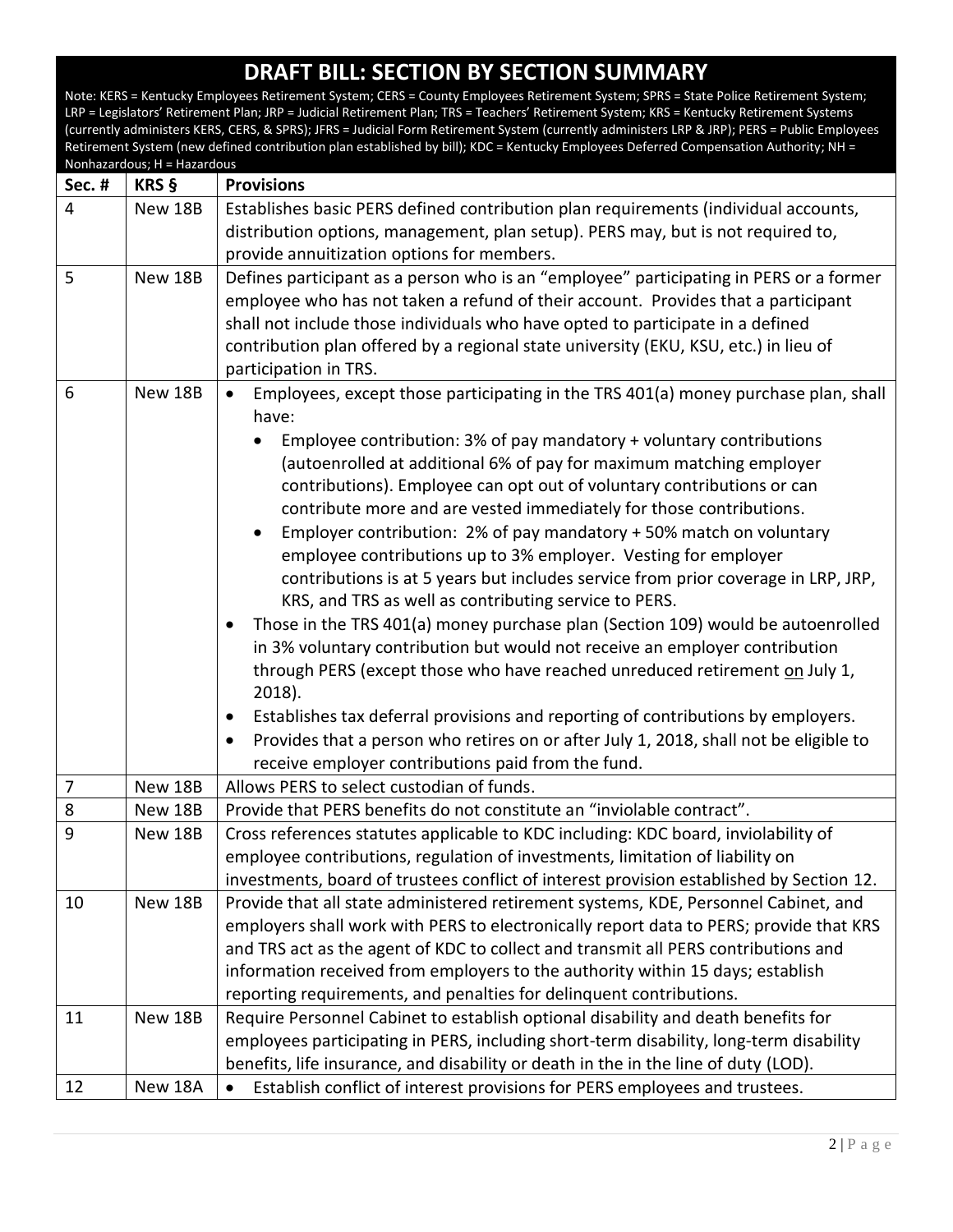| <b>Sec. #</b> | NOTITIAZATUOUS, TT – TTAZATUOUS<br>KRS § | <b>Provisions</b>                                                                                                                                                                                                                                                                                                                                                                                                                                                                                                                                                                                                                                                                                                                                                                                                                                                                                                                                                                                                                                                      |
|---------------|------------------------------------------|------------------------------------------------------------------------------------------------------------------------------------------------------------------------------------------------------------------------------------------------------------------------------------------------------------------------------------------------------------------------------------------------------------------------------------------------------------------------------------------------------------------------------------------------------------------------------------------------------------------------------------------------------------------------------------------------------------------------------------------------------------------------------------------------------------------------------------------------------------------------------------------------------------------------------------------------------------------------------------------------------------------------------------------------------------------------|
|               |                                          | Provide that no member of General Assembly, public servant, trustee or employee<br>$\bullet$<br>of KDC/PERS board shall have any interest in the business of KDC/PERS while<br>employed/serving and for a period of 5 years following employment/service<br>(starting from July 1, 2017).                                                                                                                                                                                                                                                                                                                                                                                                                                                                                                                                                                                                                                                                                                                                                                              |
| 13            | 7A.210                                   | Puts KDC/PERS under review of the Public Pension Oversight Board.<br>$\bullet$                                                                                                                                                                                                                                                                                                                                                                                                                                                                                                                                                                                                                                                                                                                                                                                                                                                                                                                                                                                         |
| 14            | 7A.240                                   | Conforming/technical amendments.<br>$\bullet$                                                                                                                                                                                                                                                                                                                                                                                                                                                                                                                                                                                                                                                                                                                                                                                                                                                                                                                                                                                                                          |
| 15            | 7A.250                                   | For the Public Pension Oversight Board (PPOB):<br>Takes out review of KRS Tier III plan by PPOB; provides that an actuarial audit shall<br>$\bullet$<br>not apply to PERS.<br>Provides that the hiring of an actuary to perform a biennial review of employer<br>$\bullet$<br>rates by PPOB is voluntary, rather than mandatory, and would apply to bienniums<br>occurring on or after July 1, 2020.                                                                                                                                                                                                                                                                                                                                                                                                                                                                                                                                                                                                                                                                   |
| 16            | 7A.255                                   | Exempts PERS from required reporting to PPOB on nondescript member data,<br>$\bullet$<br>investment fee reporting under SB 2 requirements, and investment procurement<br>policy reporting requirements.                                                                                                                                                                                                                                                                                                                                                                                                                                                                                                                                                                                                                                                                                                                                                                                                                                                                |
| 17            | 11A.010                                  | Makes the PERS/KDC board subject to the Executive Branch Code of Ethics.<br>$\bullet$                                                                                                                                                                                                                                                                                                                                                                                                                                                                                                                                                                                                                                                                                                                                                                                                                                                                                                                                                                                  |
| 18            | 12.020                                   | Enumerates PERS in the agency listing of KRS 12.020.<br>$\bullet$                                                                                                                                                                                                                                                                                                                                                                                                                                                                                                                                                                                                                                                                                                                                                                                                                                                                                                                                                                                                      |
| 19            | 18A.245                                  | Expands KDC/PERS board (from 7 to 11 members): provides that Governor's<br>$\bullet$<br>appointees to board cannot have conflict of interest as provided by Section 12.<br>Provides conforming language to incorporate PERS into board's responsibilities,<br>authority to conform to federal law and plan qualification requirements, and to<br>promulgate administrative regulations; the board increases gubernatorial<br>appointees from 4 to 8, which would include:<br>3 at large appointees with investment experience (under enhanced<br>definition);<br>1 from list of 3 submitted by KLC with investment experience;<br>1 from list of 3 submitted by KACO with investment experience;<br>$\bullet$<br>1 person representing retired teachers;<br>$\bullet$<br>1 from list of 4 from General Assembly (2 from Speaker of the House, 2 from<br>President of the Senate); and<br>1 from list of 3 retired judges or justices from Chief Justice of Supreme Court.<br>Establishes staggered terms for new board members and defines "investment<br>experience". |
| 20            | 18A.275                                  | Transfers custodial responsibilities from State Treasurer to one selected by<br>$\bullet$<br>KDC/PERS board.                                                                                                                                                                                                                                                                                                                                                                                                                                                                                                                                                                                                                                                                                                                                                                                                                                                                                                                                                           |
| 21            | 141.010                                  | Exempt mandatory employee contribution "picked up" by PERS from state tax<br>$\bullet$<br>(similar to KRS/TRS/JFRS employee contributions).                                                                                                                                                                                                                                                                                                                                                                                                                                                                                                                                                                                                                                                                                                                                                                                                                                                                                                                            |
| 22            | 18A.105                                  | Conforming/technical amendments<br>$\bullet$                                                                                                                                                                                                                                                                                                                                                                                                                                                                                                                                                                                                                                                                                                                                                                                                                                                                                                                                                                                                                           |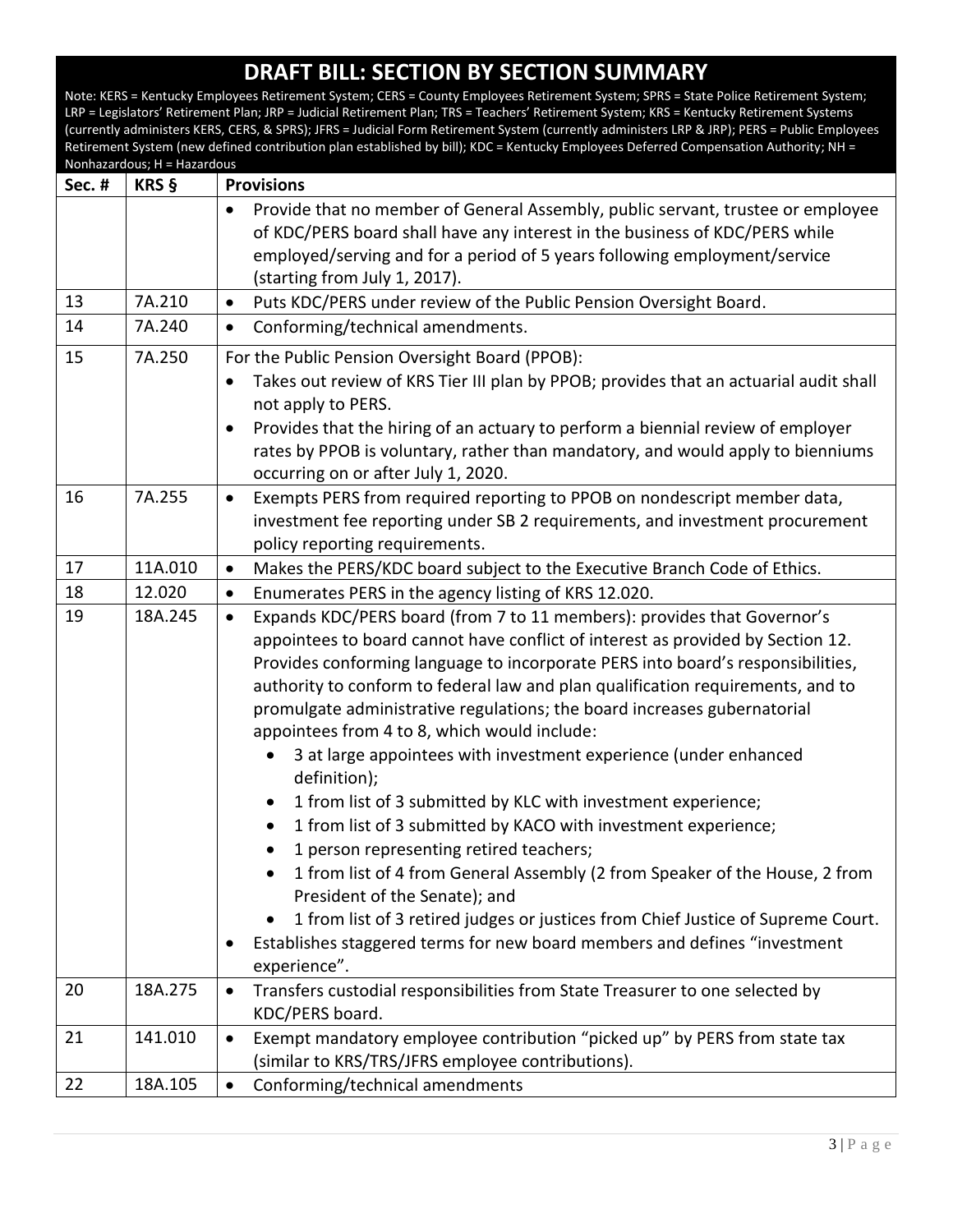Note: KERS = Kentucky Employees Retirement System; CERS = County Employees Retirement System; SPRS = State Police Retirement System; LRP = Legislators' Retirement Plan; JRP = Judicial Retirement Plan; TRS = Teachers' Retirement System; KRS = Kentucky Retirement Systems (currently administers KERS, CERS, & SPRS); JFRS = Judicial Form Retirement System (currently administers LRP & JRP); PERS = Public Employees Retirement System (new defined contribution plan established by bill); KDC = Kentucky Employees Deferred Compensation Authority; NH = Nonhazardous; H = Hazardous **Sec. # KRS § Provisions** 23 | 18A.225 | • Conforming/technical amendments; change to include new PERS members who will upon retirement potentially be receiving health benefits from KRS/TRS as an eligible participant in state health plan. 24 | 42.615 | Conforming/technical amendments addition to require PERS to report financial data to the LRC annually as of October  $1<sup>st</sup>$  of each year. LRP/JRP specific: Sections 25 to 58 25 New KRS 6.500 to 6.577 • Relative to LRP: New Members: Closes LRP, requires participation in PERS and retiree health benefits in KERS NH. Cash Balance members: Closes LRP, requires participation in PERS (cash balance account rolls over) and retiree health benefits transfer and accrue in KERS NH (retiree health funds roll into KERS NH retiree health funds and they receive service credit in KERS NH for retiree health only). Pre-2014 members (already at unreduced benefit on July 1, 2018): No future service/creditiable compensation accrued in LRP (service remains in LRP as hard freeze), future retirement benefits accrued in PERS and future retiree health benefits accrued in KERS NH. Pre-2014 members (not at unreduced benefit on July 1, 2018): No future service/creditiable compensation accrued in LRP (service remains in LRP as hard freeze); future retirement benefits accrue in KERS NH until reaching unreduced retirement eligibility in KERS NH in which case they participate in PERS (see section 59). Current LRP retirees: Recalculate LRP benefits to LRP retirees effective July 1, 2018 based upon legislative salary only (no salary reciprocity). Future LRP retirees: Provide that future retirees on or after July 1, 2018, shall have LRP benefits calculated based upon legislative salary only (no salary reciprocity). • Provide for future potential optional buyouts for LRP members (who have frozen account with LRP). 26 | New KRS 21.345 to 21.580 Relative to JRP: New Members: Closes JRP, requires participation in PERS and retiree health benefits in KERS NH. Cash Balance members: Closes JRP, requires participation in PERS (cash balance account rolls over) and retiree health benefits transfer and accrue in KERS NH (retiree health funds roll into KERS NH retiree health funds and they receive service credit in KERS NH for retiree health only). Pre-2014 members: Can accrue service in JRP for pension purposes through 27 years or Normal Retirement Age (KRS 21.380(1) provides is age 65 but reduced by 1 year for every 5 years of service/greater than 100% benefit); provide that these members shall still accrue retiree health benefits in JRP until retirement,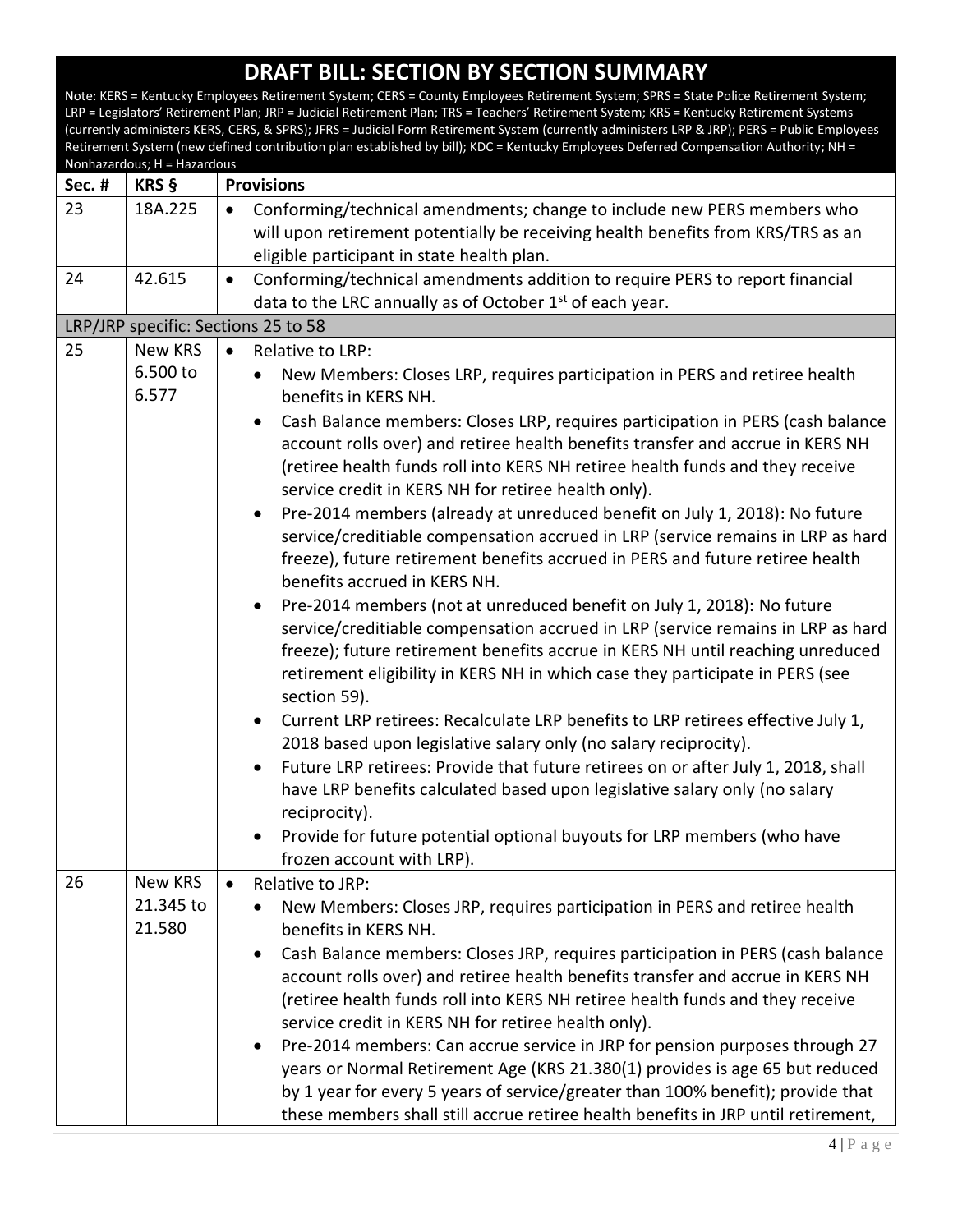| Sec. #    | KRS §               | <b>Provisions</b>                                                                                                                                                        |
|-----------|---------------------|--------------------------------------------------------------------------------------------------------------------------------------------------------------------------|
|           |                     | can apply for disability benefits, and may complete installment on service                                                                                               |
|           |                     | purchases executed prior to July 1, 2018.                                                                                                                                |
|           |                     | Provide for future potential optional buyouts for JRP members.                                                                                                           |
| 27, 28    | New KRS             | Transfers administration of LRP and JRP to KRS.<br>$\bullet$                                                                                                             |
|           | 6.500 to            | Provides that KRS board will receive no additional compensation (per diem) for<br>$\bullet$                                                                              |
|           | 6.577;              | administering LRP/JRP.                                                                                                                                                   |
|           | 21.345 to           | Conforming/technical amendments.<br>$\bullet$                                                                                                                            |
|           | 21.580              |                                                                                                                                                                          |
| 29, 30    | New KRS             | Cross references certain statutes pertaining to KERS and makes applicable to<br>$\bullet$                                                                                |
|           | 6.500 to            | LRP/JRP including: (1) Membership forms and summary plan descriptions; (2)                                                                                               |
|           | 6.577;<br>21.345 to | Determination of employer contribution rates; (3) Direct deposit of retirement                                                                                           |
|           | 21.580              | checks; (4) Administration by KRS Board of Trustees; (5) KRS Board of Trustees<br>conflict of interest; (6) State Treasurer to serve as custodian of funds; (7) Employer |
|           |                     | administrative duties; (8) Duties of board relative to actuarial                                                                                                         |
|           |                     | tables/valuation/experience study; (9) Correction of errors; (10) Statements to be                                                                                       |
|           |                     | made under oath; and (11) Reemployment after retirement for those retired on or                                                                                          |
|           |                     | after July 1, 2018 to make same as KRS.                                                                                                                                  |
|           |                     |                                                                                                                                                                          |
|           |                     | Note: (1), (4), (5), (6), and (8) are items are slightly different for LRP/JRP under                                                                                     |
|           |                     | current administration or duplicative and have been removed or repealed in bill                                                                                          |
|           |                     | (see Section 57).                                                                                                                                                        |
| $31 - 35$ | 6.500,              | Modifying LRP inviolable contract to exclude legislative changes occurring on or<br>$\bullet$                                                                            |
|           | 6.505,              | after the effective date of Act from inviolable contract provisions - allowing GA the                                                                                    |
|           | 6.515,              | right to amend, reduce, or suspend.                                                                                                                                      |
|           | 6.518,              | Conforming/technical amendments<br>$\bullet$                                                                                                                             |
|           | 6.520               |                                                                                                                                                                          |
| 36        | 6.521               | Conforming amendments and also provides that annual recalculation of LRP retiree<br>$\bullet$                                                                            |
|           |                     | benefits in subsection (1) shall not apply on or after July 1, 2018, so that provision                                                                                   |
|           |                     | will have no unintended effect on frozen benefits or the recalculation of retiree                                                                                        |
|           |                     | benefits.                                                                                                                                                                |
| 37        | 6.525               | Removes references to statutes that are repealed (Section 57) or additional<br>$\bullet$                                                                                 |
|           |                     | definitions in KRS 21.345 (Section 39).                                                                                                                                  |
|           |                     | Provides additional language about recalculation of LRP retiree pension benefits<br>٠                                                                                    |
|           |                     | (from Section 25).                                                                                                                                                       |
|           |                     | Conforming/technical amendments.                                                                                                                                         |
| 38        | 6.577               | Relative to LRP retiree health benefits:<br>$\bullet$                                                                                                                    |
|           |                     | Provides that the LRP provisions for retiree health won't apply to members in                                                                                            |
|           |                     | LRP on or after 1/1/2014 (see section 25); and                                                                                                                           |
|           |                     | Provides that members who retire on or after July 1, 2018, who don't retire                                                                                              |
|           |                     | from a state-administered retirement system (including PERS) within 24                                                                                                   |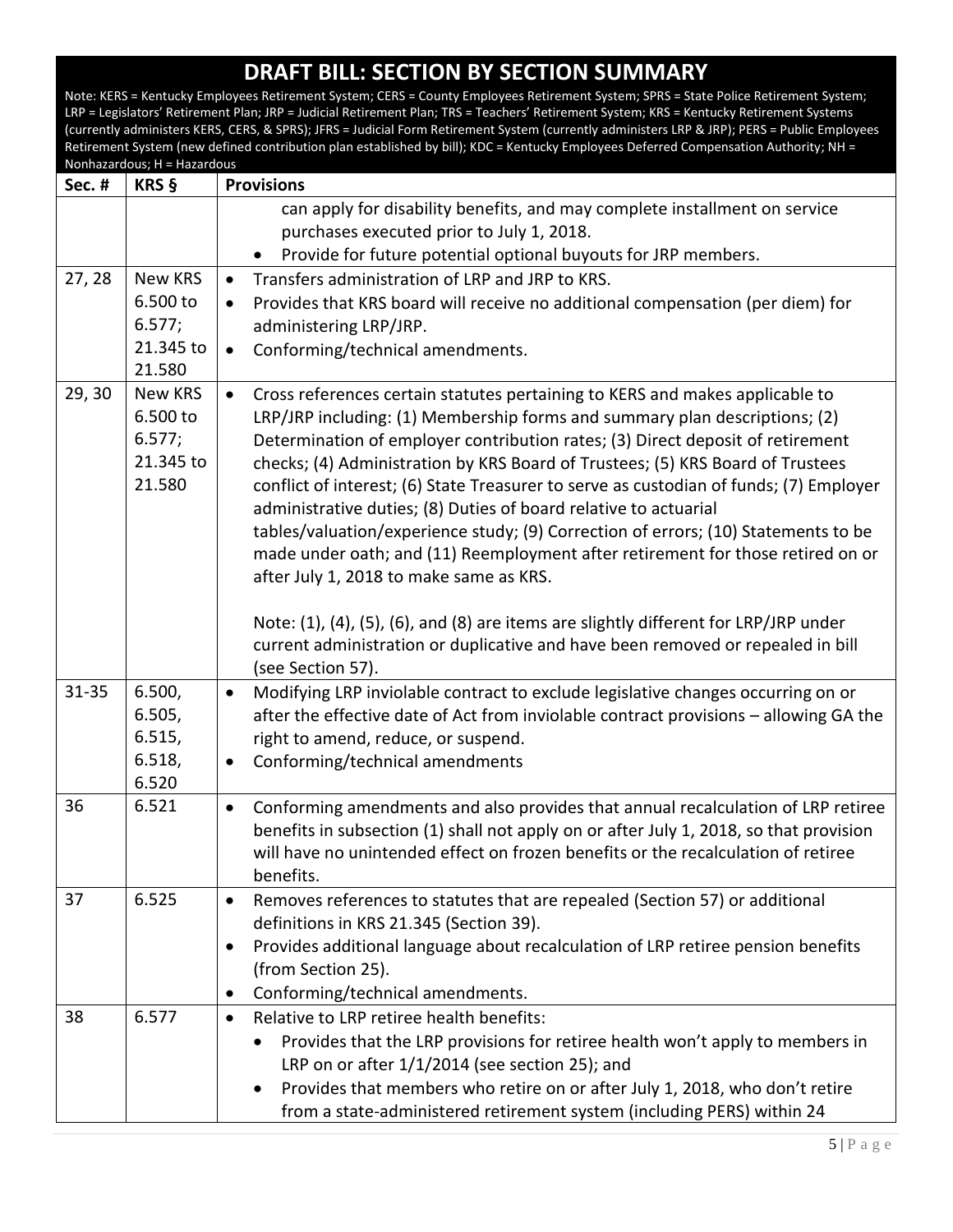| <b>Sec. #</b>          | <b>KRS §</b>                            | <b>Provisions</b>                                                                                                                                                                                                                                                                                                                                                                                                                                    |
|------------------------|-----------------------------------------|------------------------------------------------------------------------------------------------------------------------------------------------------------------------------------------------------------------------------------------------------------------------------------------------------------------------------------------------------------------------------------------------------------------------------------------------------|
|                        |                                         | months of the last month they contributed to one of the systems/plans shall                                                                                                                                                                                                                                                                                                                                                                          |
|                        |                                         | not be eligible for retiree health benefits.                                                                                                                                                                                                                                                                                                                                                                                                         |
| 39                     | 21.345                                  | Definitions section for LRP (via KRS 6.525) and JRP. Includes two new definitions-<br>$\bullet$<br>"active" and to define the term "board" relative to transfer of admin from JFRS to<br>KRS.                                                                                                                                                                                                                                                        |
| 40, 41                 | 21.347,<br>21.350                       | Conforming/technical amendments.<br>$\bullet$                                                                                                                                                                                                                                                                                                                                                                                                        |
| 42                     | 21.360                                  | Adds 3% additional employee contribution for retiree health for JRP members so<br>$\bullet$<br>that: Members participating in JRP prior to Sept. 1, 2008, contribute 8% (5%<br>pension, 3% retiree health), and those participating in JRP on or after Sept. 1, 2008<br>(up to 1/1/2014) contribute 9% (6% pension, 3% retiree health).                                                                                                              |
| 43, 44,<br>45, &<br>46 | 21.370,<br>21.372,<br>21.385,<br>21.400 | Conforming/technical amendments. Clarify that retired reemployed members who<br>$\bullet$<br>retire on or after July 1, 2018, shall be subject to new provisions.                                                                                                                                                                                                                                                                                    |
| 47                     | 21.402                                  | Cash Balance Plan for LRP/JRP, makes conforming changes and clarifies that CB<br>$\bullet$<br>account transfers to PERS.                                                                                                                                                                                                                                                                                                                             |
| 48                     | 21.405                                  | Conforming amendments and also provides that recalculation of JRP retiree<br>$\bullet$<br>benefits in subsection (1) shall not apply on or after July 1, 2018, so that provision<br>will have no unintended effect on frozen benefits or the recalculation of retiree<br>benefits.                                                                                                                                                                   |
| 49, 50,<br>51          | 21.410,<br>21.420,<br>21.425            | Conforming/technical amendments.<br>$\bullet$                                                                                                                                                                                                                                                                                                                                                                                                        |
| 52                     | 21.427                                  | Provides that the JRP provisions for retiree health will not apply to members in JRP<br>$\bullet$<br>on or after 1/1/2014 (see section 26); and<br>Provides that members who retire on or after July 1, 2018, who don't retire from a<br>$\bullet$<br>state-administered retirement system (including PERS) within 24 months of the last<br>month they contributed to one of the systems/plans shall not be eligible for retiree<br>health benefits. |
| 53                     | 21.460                                  | Conforming/technical amendments but provides for no service purchases for<br>$\bullet$<br>recontribution of refund after date member is required to participate in PERS.                                                                                                                                                                                                                                                                             |
| 54                     | 21.470                                  | Conforming/technical amendments<br>$\bullet$                                                                                                                                                                                                                                                                                                                                                                                                         |
| 55                     | 21.480                                  | Modifying JRP inviolable contract to exclude legislative changes occurring on or<br>$\bullet$<br>after the effective date of Act from inviolable contract provisions - allowing GA the<br>right to amend, reduce, or suspend.                                                                                                                                                                                                                        |
| 56                     | 21.540                                  | Provides that KRS investment committee shall be in charge of JRP/LRP investments.<br>$\bullet$<br>Removes requirements for transparency for JFRS that are replaced by transparency<br>requirements for systems/plans administered by KRS through transfer. Retains<br>provisions about disclosure of legislative pension benefits passed during 2017 RS.                                                                                             |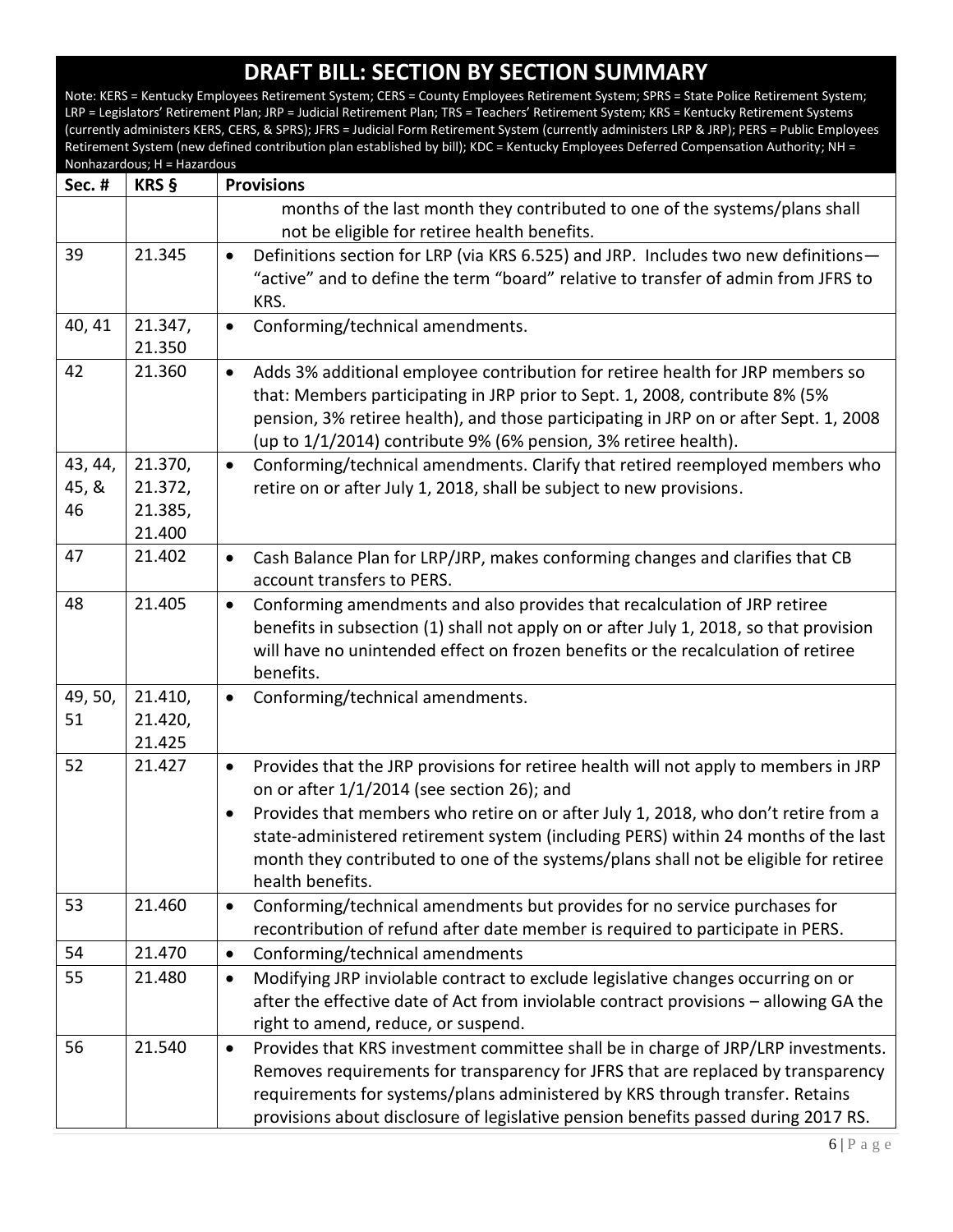| Sec. #  | KRS §                            | <b>Provisions</b>                                                                                                                                                     |
|---------|----------------------------------|-----------------------------------------------------------------------------------------------------------------------------------------------------------------------|
| 57      | Repeal                           | Repeals provisions that were replaced by provisions cross referenced to KRS<br>$\bullet$                                                                              |
|         |                                  | statutes in Section 29 and 30. Statutes repealed include: KRS 21.357, 21.374,                                                                                         |
|         |                                  | 21.440, 21.510, 21.525, 21.530, 21.550, 21.560, 21.450.                                                                                                               |
| 58      | 21.565                           | Conforming/technical amendments.<br>$\bullet$                                                                                                                         |
|         | KRS specific: Sections 59 to 108 |                                                                                                                                                                       |
| 59      | New KRS                          | Specific to KERS NH and CERS NH:<br>$\bullet$                                                                                                                         |
|         | 61.510 to                        | New KERS/CERS NH Members: Closes pension plan, requires participation in                                                                                              |
|         | 61.705                           | PERS and retiree health benefits continue in KERS/CERS NH.                                                                                                            |
|         |                                  | Tier III Cash Balance members: Closes KERS/CERS NH cash balance plan,<br>$\bullet$                                                                                    |
|         |                                  | requires participation in PERS (account balance rolls over) and retiree health                                                                                        |
|         |                                  | benefits continue in KERS/CERS NH.                                                                                                                                    |
|         |                                  | Tier I/II members: Can accrue service credit/creditable compensation in                                                                                               |
|         |                                  | KERS/CERS NH for pension purposes until reaching unreduced retirement                                                                                                 |
|         |                                  | eligibility (frozen at that date); after that date participate in PERS (Tier I: 27                                                                                    |
|         |                                  | years or age 65 w/4 years; Tier II: Rule of 87 w/min age 57 or age 65 w/5 years<br>of service); provide that these members shall still accrue retiree health benefits |
|         |                                  | in KERS/CERS NH until retirement, can apply for disability benefits as long as                                                                                        |
|         |                                  | still working in PERS position, and may complete installment on service                                                                                               |
|         |                                  | purchases executed prior to July 1, 2018 but no service purchases after that                                                                                          |
|         |                                  | date; future sick leave service credit provided at retirement also included.                                                                                          |
|         |                                  | Tier I/II legislators who have elected to participate in KERS (instead of LRP) and                                                                                    |
|         |                                  | those transferred over for future accruals under Section 25: Same rules apply as                                                                                      |
|         |                                  | for KERS members based on Tier (Tier I: 27 years or age 65 w/4 years; Tier II:                                                                                        |
|         |                                  | Rule of 87 w/min age of 57 or 65 w/5 years of service)                                                                                                                |
|         |                                  | For members retiring before July 1, 2023, lump-sum payments for                                                                                                       |
|         |                                  | compensatory time shall be added into their most recent fiscal year of                                                                                                |
|         |                                  | creditable compensation in DB plan (last year prior to freezing).                                                                                                     |
|         |                                  | Provide for future potential optional buyouts for all KRS members.                                                                                                    |
| 60, 61, | 16.505;                          | Definitions section for SPRS, KERS, and CERS:<br>$\bullet$                                                                                                            |
| & 62    | 61.510; &                        | Creditable Compensation changes:                                                                                                                                      |
|         | 78.510                           | 1. For fiscal years on or after July 1, 2018, sets Social Security taxable earnings                                                                                   |
|         |                                  | cap on creditable compensation. Employee contributions refunded for                                                                                                   |
|         |                                  | creditable comp. above cap but employer contributions stay in fund to help                                                                                            |
|         |                                  | pay down unfunded liability.                                                                                                                                          |
|         |                                  | 2. Excludes equipment/uniform allowances paid on or after July 1, 2018.                                                                                               |
|         |                                  | 3. No compensatory time payouts for those nonhazardous Tier I members                                                                                                 |
|         |                                  | retiring after July 1, 2023 (only in Section 61/62). Under current law,                                                                                               |
|         |                                  | already does not apply to Tier II/III.                                                                                                                                |
|         |                                  | High 3/High 5 must be complete 3 or 5 years for those retiring on or after July                                                                                       |
|         |                                  | 1,2018                                                                                                                                                                |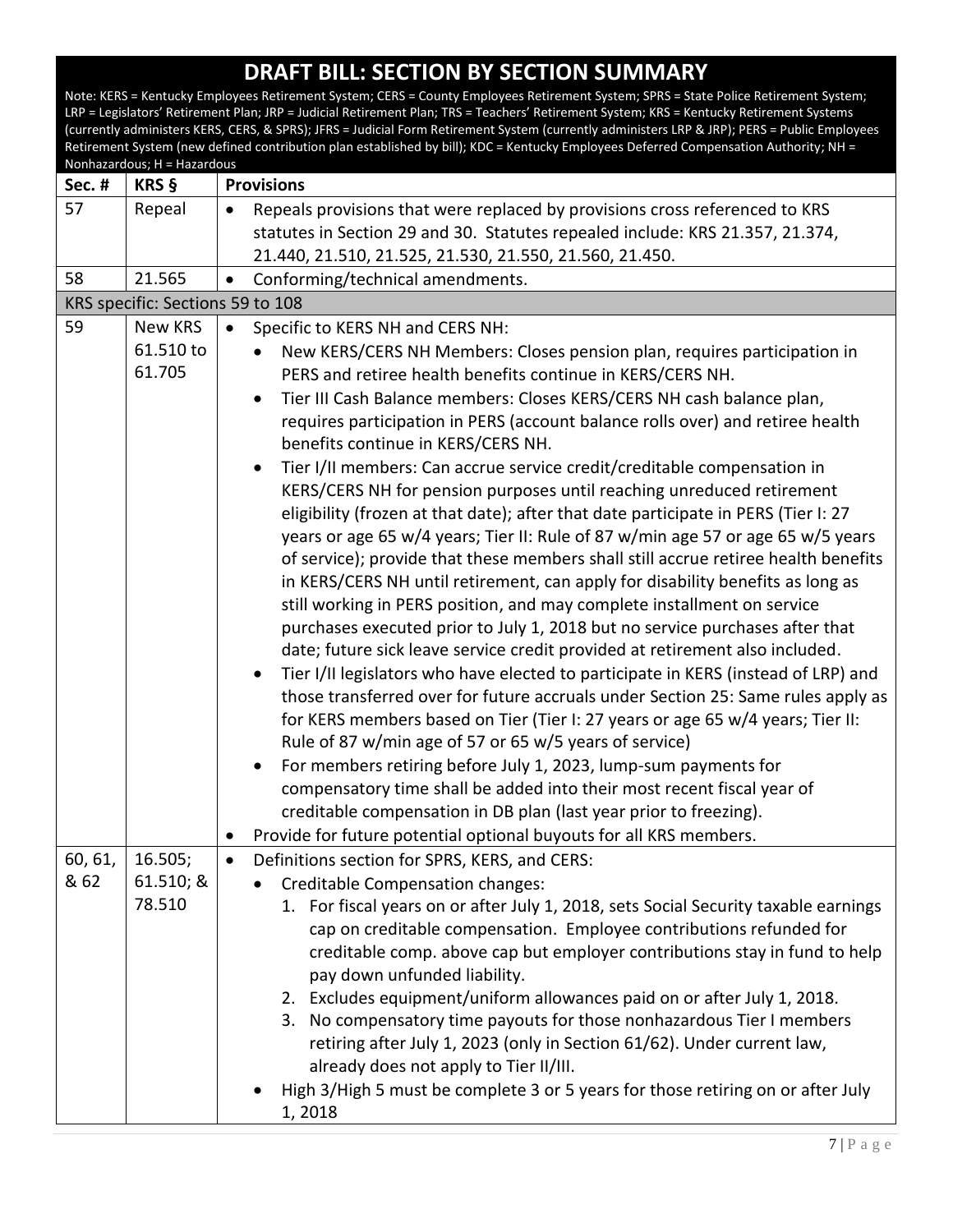**DRAFT BILL: SECTION BY SECTION SUMMARY** Note: KERS = Kentucky Employees Retirement System; CERS = County Employees Retirement System; SPRS = State Police Retirement System; LRP = Legislators' Retirement Plan; JRP = Judicial Retirement Plan; TRS = Teachers' Retirement System; KRS = Kentucky Retirement Systems (currently administers KERS, CERS, & SPRS); JFRS = Judicial Form Retirement System (currently administers LRP & JRP); PERS = Public Employees Retirement System (new defined contribution plan established by bill); KDC = Kentucky Employees Deferred Compensation Authority; NH = Nonhazardous; H = Hazardous **Sec. # KRS § Provisions** Defines nonhazardous position. Conforming/technical amendments/clarification. For future legislator benefits accrued in KERS NH, "final compensation" is the creditable compensation of the member during all fiscal years of service accrued as a member of the General Assembly on or after July 1, 2018, divided by the number of years of service as a member of the General Assembly on or after July 1, 2018 (i.e. career average). For legislators, "membership date" is date upon which the member began participating in any of the state-administered retirement systems. 63, 64 16.645 & 78.545 Amend to cross reference Section 59 to CERS/SPRS. 65, 66 & 67 16.520, 61.525, 78.540 Conforming/technical amendments. 68  $\vert$  61.522  $\vert$  • Cessation of participation KRS: Allows state supported universities & community colleges to voluntarily opt out of KERS (must do so before July 1, 2020); allows all CERS agencies with exception of circuit clerks or school boards, to voluntarily opt out of CERS before July 1, 2020 (must pay full actuarial costs to do so). • Provides that any agency voluntarily (after July 1, 2018) or involuntarily opting out cannot establish a defined benefit plan. 69 61.520 KERS Agency Participation: Amended to provide no approval for new agency/department participation in the Kentucky Employees Retirement System. 70, 71 78.530, 61.535 CERS Agency Participation: Amended to provide no approval for new agency participation in the County Employees Retirement System. Conforming/technical amendments regarding participation. 72 61.546 Amends sick leave program for KERS/SPRS that provides service credit for accumulated sick leave. Service credited at retirement cannot exceed amount credited for balance as of June 30, 2018, and cannot use sick leave service credit for retirement eligibility for retirements occurring on or after July 1, 2018. Tier II limitation of 12 months still applies as well. 73 78.616 Amends sick leave program for CERS. Limited to balance as of June 30, 2018, and cannot use sick leave service credit for retirement eligibility for retirements occurring on or after July 1, 2018. Tier II limitation of 12 months still applies as well. 74 61.565 Employer funding provisions for KRS and for LRP/JRP effective with the 2017 actuarial valuation and thereafter. Sets actuarially required contribution (ARC) as sum of: "normal cost", which is the ongoing employer cost of future service accruals after employee contributions are taken into account, and "actuarially accrued liability contribution", which is the amortized payment to payoff the unfunded liability over a 30 year closed period.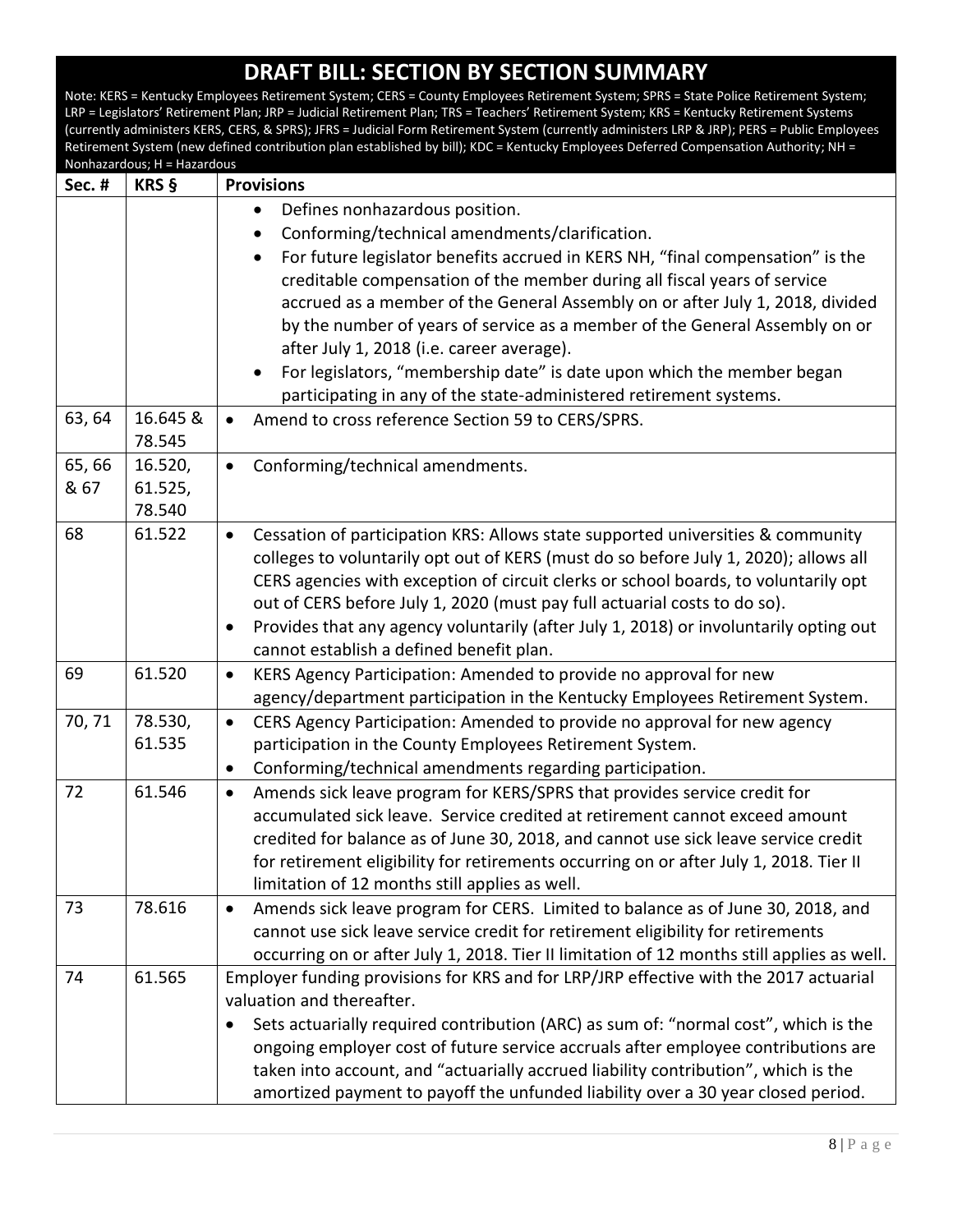| Sec. #      | <u> vulliazai uvus, 11 – Hazai uvus</u><br>KRS §                                                            | <b>Provisions</b>                                                                                                                                                                                                                                                                                                                                                                                                                                                                                                                                                                                                                                                                                                                                                                                                                                                                                                                                                                                                                                                                         |
|-------------|-------------------------------------------------------------------------------------------------------------|-------------------------------------------------------------------------------------------------------------------------------------------------------------------------------------------------------------------------------------------------------------------------------------------------------------------------------------------------------------------------------------------------------------------------------------------------------------------------------------------------------------------------------------------------------------------------------------------------------------------------------------------------------------------------------------------------------------------------------------------------------------------------------------------------------------------------------------------------------------------------------------------------------------------------------------------------------------------------------------------------------------------------------------------------------------------------------------------|
|             |                                                                                                             | ARC required to be based upon entry age normal cost method, 30 year closed<br>$\bullet$<br>amortization period, level dollar financing of the unfunded liability, 5 year<br>smoothed market asset valuation method, and other assumptions set by KRS<br>board.<br>Resets the amortization period to a new 30 year period with 2017 actuarial<br>$\bullet$<br>valuation.<br>Provides that the normal cost shall be paid as a percent of payroll and defines<br>$\bullet$<br>normal cost.<br>Provides that the actuarially accrued liability contribution shall be set as a dollar<br>$\bullet$<br>amount and prorated to each employer based upon share of payroll in FY 15, 16,<br>and 17. Exempts and adjusts amounts based upon those employers who have paid<br>full actuarial costs to cease participating as provided by Section 68 of this Act.<br>Sets up CERS employer phase-in (4 years) so that same employer rate is paid in FY<br>$\bullet$<br>19 as paid in FY 18 and then phases in additional amount needed over 3 year<br>period so that by FY 2022 the full ARC is paid. |
| 75          | 61.5595                                                                                                     | Changes voluntary opt out from DB into Tier III applicable to all KRS employees (SB<br>$\bullet$<br>104 from 2017 RS) to voluntary opt out for Tier III hazardous (only) into PERS.                                                                                                                                                                                                                                                                                                                                                                                                                                                                                                                                                                                                                                                                                                                                                                                                                                                                                                       |
| 76 to<br>81 | 61.597,<br>16.583,<br>16.543,<br>16.545,<br>61.543, &<br>61.560                                             | Conforming/technical amendments.<br>$\bullet$                                                                                                                                                                                                                                                                                                                                                                                                                                                                                                                                                                                                                                                                                                                                                                                                                                                                                                                                                                                                                                             |
| 82          | 61.592                                                                                                      | Close off hazardous duty coverage for new KERS/CERS agencies effective July 1,<br>$\bullet$<br>2018.<br>For KERS/CERS agencies with hazardous duty coverage before July 1, 2018, may<br>$\bullet$<br>continue to petition KRS board for additional hazardous positions.                                                                                                                                                                                                                                                                                                                                                                                                                                                                                                                                                                                                                                                                                                                                                                                                                   |
| 83 to<br>92 | 78.615,<br>78.610,<br>16.560,<br>61.575,<br>78.640,<br>16.578,<br>16.582,<br>16.601,<br>61.552, &<br>61.555 | Conforming/technical amendments.<br>$\bullet$<br>Amends KRS 16.601 to provide that the surviving spouse shall supersede all<br>$\bullet$<br>previously designated beneficiaries regarding retirement line of duty (LOD) death<br>benefits provided to the spouse of a hazardous duty employee (see also Section<br>$153$ ).<br>Provide that disability/death benefits don't apply to Tier III hazardous members<br>$\bullet$<br>who opt into PERS and have their account balances rolled over (see Section 75).<br>Limits service time purchase once in PERS.<br>$\bullet$                                                                                                                                                                                                                                                                                                                                                                                                                                                                                                                |
| 93 to<br>97 | 61.595,<br>61.600,<br>61.605,                                                                               | Conforming/technical amendments<br>$\bullet$<br>Amend 61.595 to reference Section 59, establishing max amount of service credit<br>$\bullet$<br>that may be used to compute benefits.                                                                                                                                                                                                                                                                                                                                                                                                                                                                                                                                                                                                                                                                                                                                                                                                                                                                                                     |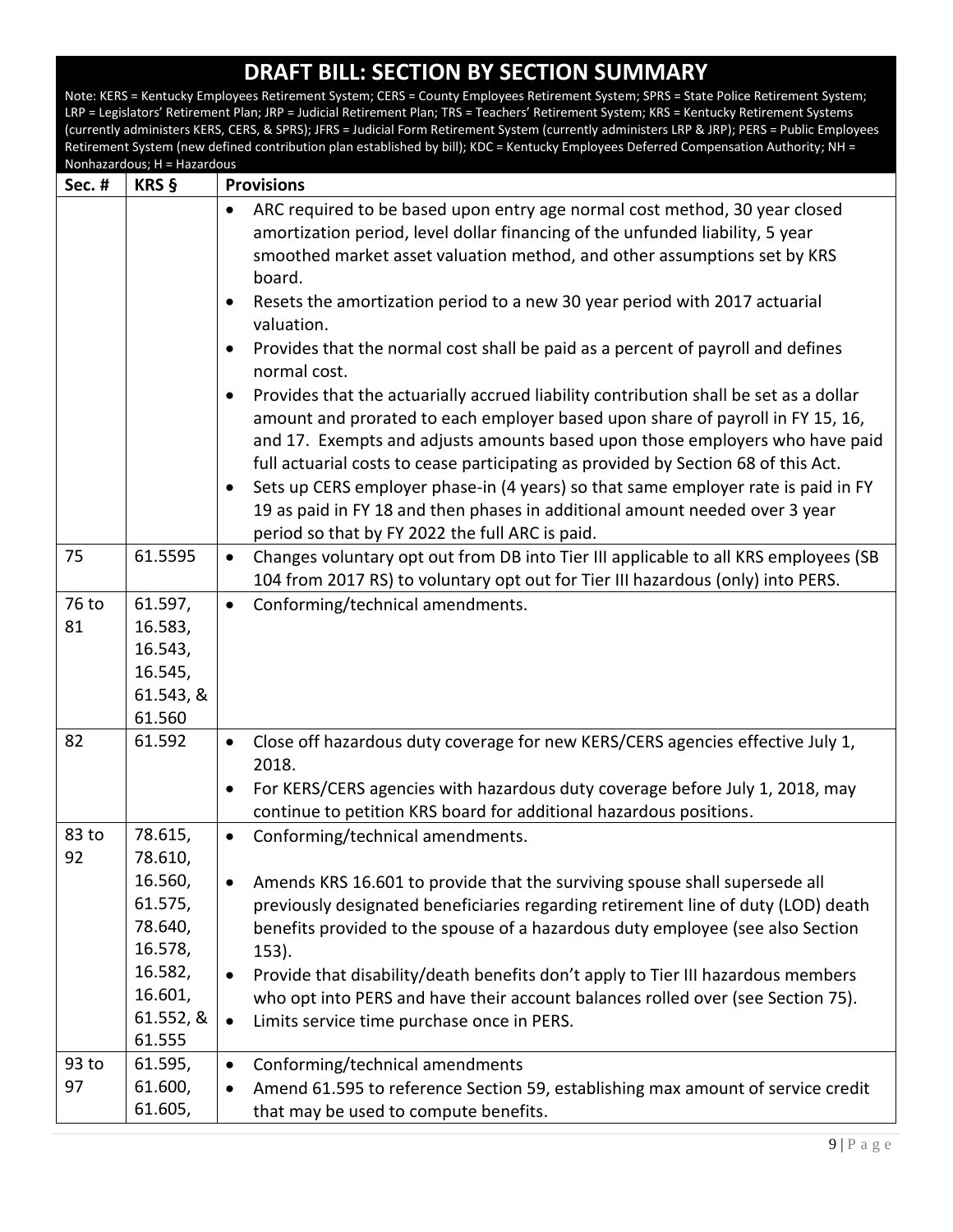|        | Nonhazardous; H = Hazardous |                                                                                                                                                                                                                                                                                                                                                                                                                                                                                                                                                                                                                                                                                                                                                                                                                                                                                                                                                                                                                                                                                                                                                                                                                                                                                                                                                                                                                                                                                                                                                                                                                                                                                                                                                                                                                                                         |
|--------|-----------------------------|---------------------------------------------------------------------------------------------------------------------------------------------------------------------------------------------------------------------------------------------------------------------------------------------------------------------------------------------------------------------------------------------------------------------------------------------------------------------------------------------------------------------------------------------------------------------------------------------------------------------------------------------------------------------------------------------------------------------------------------------------------------------------------------------------------------------------------------------------------------------------------------------------------------------------------------------------------------------------------------------------------------------------------------------------------------------------------------------------------------------------------------------------------------------------------------------------------------------------------------------------------------------------------------------------------------------------------------------------------------------------------------------------------------------------------------------------------------------------------------------------------------------------------------------------------------------------------------------------------------------------------------------------------------------------------------------------------------------------------------------------------------------------------------------------------------------------------------------------------|
| Sec. # | KRS §                       | <b>Provisions</b>                                                                                                                                                                                                                                                                                                                                                                                                                                                                                                                                                                                                                                                                                                                                                                                                                                                                                                                                                                                                                                                                                                                                                                                                                                                                                                                                                                                                                                                                                                                                                                                                                                                                                                                                                                                                                                       |
|        | 61.607, &                   | Provide that disability/death benefits don't apply to Tier III nonhazardous members<br>$\bullet$                                                                                                                                                                                                                                                                                                                                                                                                                                                                                                                                                                                                                                                                                                                                                                                                                                                                                                                                                                                                                                                                                                                                                                                                                                                                                                                                                                                                                                                                                                                                                                                                                                                                                                                                                        |
|        | 61.621                      | who have their account balances rolled over (see Section 59) or to new                                                                                                                                                                                                                                                                                                                                                                                                                                                                                                                                                                                                                                                                                                                                                                                                                                                                                                                                                                                                                                                                                                                                                                                                                                                                                                                                                                                                                                                                                                                                                                                                                                                                                                                                                                                  |
|        |                             | nonhazardous members required to participate in PERS.                                                                                                                                                                                                                                                                                                                                                                                                                                                                                                                                                                                                                                                                                                                                                                                                                                                                                                                                                                                                                                                                                                                                                                                                                                                                                                                                                                                                                                                                                                                                                                                                                                                                                                                                                                                                   |
| 98     | 61.637                      | Sets up retired/reemployed qualification and suspension provisions for all state-<br>$\bullet$<br>administered retirement systems going forward for any retirees who retire on or<br>after July 1, 2018, and who are reemployed on or after July 1, 2018 so that:<br>KERS/CERS Nonhazardous/TRS/JRP/LRP: Must have 6 month break before<br>returning to work in any position with a participating employer in any system; if<br>6 month break is not observed the retirement is voided; if 6 month break is<br>observed then member may: (1) return to FT employment but pension<br>payments will be suspended for the duration of reemployment (except for<br>Gubernatorial appointees and elected officials); or (2) return to PT employment<br>with no suspension in pension payments. No employee/employer payments<br>due for period of reemployment after 6 month period. FT is defined for this<br>new provision as any position that average 100 hours or more per month over a<br>calendar or fiscal year basis, except for certified and classified school board<br>employees full-time is more than 100 days per fiscal year.<br>KERS/CERS Hazardous/SPRS: Retired Member must have 1 month break before<br>returning to work in any position with a participating employer in any system; if<br>1 month break is not observed the retirement is voided; if 1 month break is<br>observed then member may return to FT/PT employment with any employer<br>participating in the systems/plans with no suspension of benefits but employee<br>and employer will be required to make payments to retirement system from<br>which the member retired (most recent system or employment). Employer<br>cost limited to normal cost (no unfunded liability payment) and both<br>employee/employer costs go away when unfunded liability is paid off. |
| 99     | 61.645                      | Expands KRS board from 17 to 19 members. 2 new trustees include: (1) one<br>$\bullet$<br>appointed by Governor's from list of 4 submitted by Speaker/President (2 each); (2)<br>one appointed by Governor's from list of 3 submitted by Chief Justice of Supreme<br>Court.                                                                                                                                                                                                                                                                                                                                                                                                                                                                                                                                                                                                                                                                                                                                                                                                                                                                                                                                                                                                                                                                                                                                                                                                                                                                                                                                                                                                                                                                                                                                                                              |
| 100    | 61.650                      | Conforms investment committee to add more members so it constitutes majority<br>$\bullet$                                                                                                                                                                                                                                                                                                                                                                                                                                                                                                                                                                                                                                                                                                                                                                                                                                                                                                                                                                                                                                                                                                                                                                                                                                                                                                                                                                                                                                                                                                                                                                                                                                                                                                                                                               |
|        |                             | of expanded board.                                                                                                                                                                                                                                                                                                                                                                                                                                                                                                                                                                                                                                                                                                                                                                                                                                                                                                                                                                                                                                                                                                                                                                                                                                                                                                                                                                                                                                                                                                                                                                                                                                                                                                                                                                                                                                      |
| 101    | 61.680                      | Conforming/technical amendments.<br>$\bullet$                                                                                                                                                                                                                                                                                                                                                                                                                                                                                                                                                                                                                                                                                                                                                                                                                                                                                                                                                                                                                                                                                                                                                                                                                                                                                                                                                                                                                                                                                                                                                                                                                                                                                                                                                                                                           |
| 102    | 61.702                      | Adds additional 3% employee contribution for retiree health for all KRS members.<br>$\bullet$                                                                                                                                                                                                                                                                                                                                                                                                                                                                                                                                                                                                                                                                                                                                                                                                                                                                                                                                                                                                                                                                                                                                                                                                                                                                                                                                                                                                                                                                                                                                                                                                                                                                                                                                                           |
|        |                             | Based upon this provision: (1) nonhazardous members/hazardous members                                                                                                                                                                                                                                                                                                                                                                                                                                                                                                                                                                                                                                                                                                                                                                                                                                                                                                                                                                                                                                                                                                                                                                                                                                                                                                                                                                                                                                                                                                                                                                                                                                                                                                                                                                                   |
|        |                             | participating prior to September 1, 2008, will contribute a total of 8% of pay (5%                                                                                                                                                                                                                                                                                                                                                                                                                                                                                                                                                                                                                                                                                                                                                                                                                                                                                                                                                                                                                                                                                                                                                                                                                                                                                                                                                                                                                                                                                                                                                                                                                                                                                                                                                                      |
|        |                             | pension, 3% retiree health) for nonhazardous and 11% of pay (8% pension, 3%                                                                                                                                                                                                                                                                                                                                                                                                                                                                                                                                                                                                                                                                                                                                                                                                                                                                                                                                                                                                                                                                                                                                                                                                                                                                                                                                                                                                                                                                                                                                                                                                                                                                                                                                                                             |
|        |                             | retiree health) for hazardous; and (2) nonhazardous members/hazardous members                                                                                                                                                                                                                                                                                                                                                                                                                                                                                                                                                                                                                                                                                                                                                                                                                                                                                                                                                                                                                                                                                                                                                                                                                                                                                                                                                                                                                                                                                                                                                                                                                                                                                                                                                                           |
|        |                             | participating on or after September 1, 2008, will contribute a total of 9% of pay (5%                                                                                                                                                                                                                                                                                                                                                                                                                                                                                                                                                                                                                                                                                                                                                                                                                                                                                                                                                                                                                                                                                                                                                                                                                                                                                                                                                                                                                                                                                                                                                                                                                                                                                                                                                                   |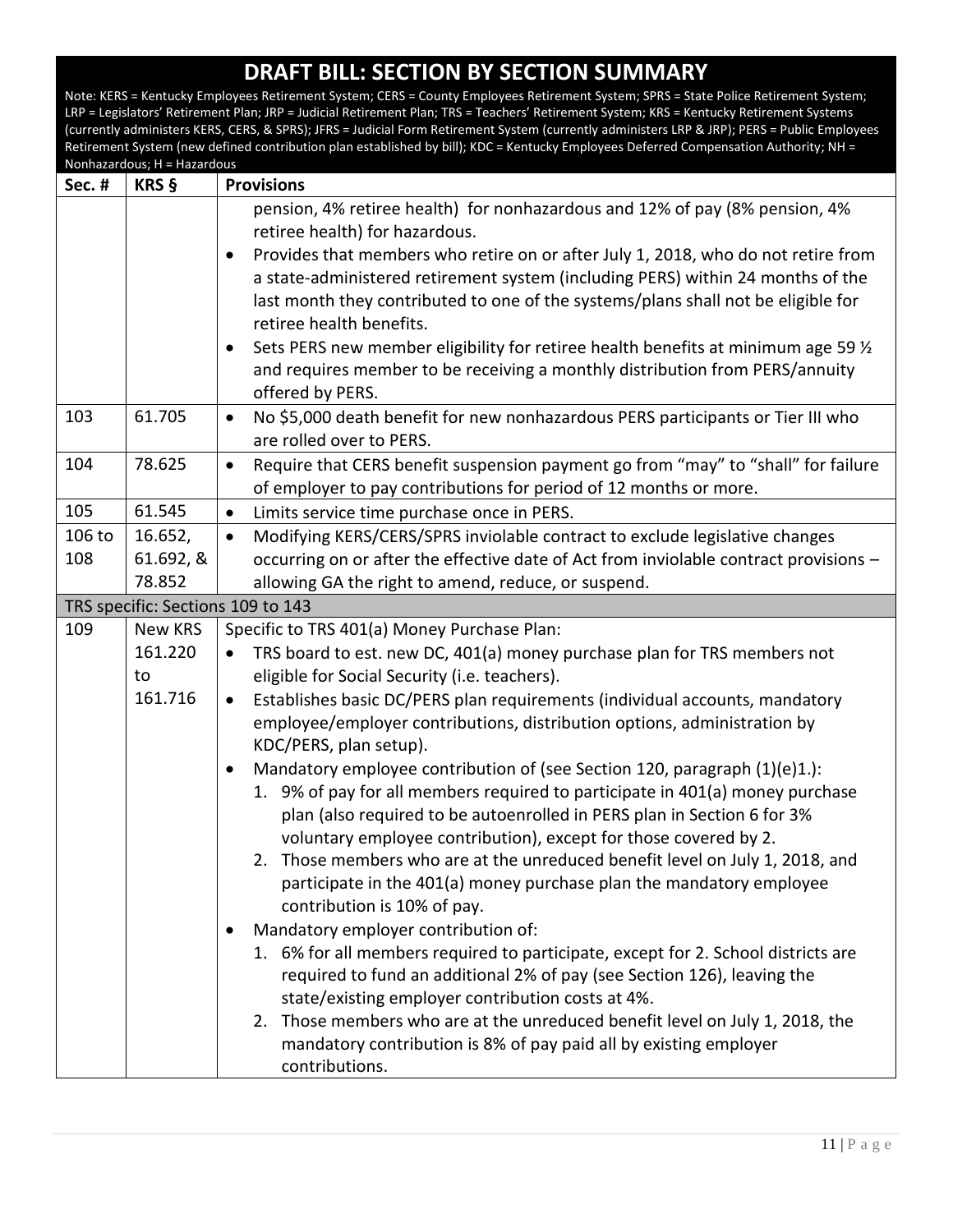| Sec. # | KRS §                               | <b>Provisions</b>                                                                                                                                                                                                                                                                                                                                                                                                                                                                                                                                                                                                                   |
|--------|-------------------------------------|-------------------------------------------------------------------------------------------------------------------------------------------------------------------------------------------------------------------------------------------------------------------------------------------------------------------------------------------------------------------------------------------------------------------------------------------------------------------------------------------------------------------------------------------------------------------------------------------------------------------------------------|
|        |                                     | Note: Employer costs for this plan are funded from existing match/overmatch still<br>required to be paid on all future hires. State pays for all costs of match/overmatch<br>for non-federally funded employees in budget bill.<br>Includes no annuitization by TRS.<br>$\bullet$<br>Requires TRS to pay reasonable expenses to PERS for administration and cannot<br>$\bullet$<br>amend 401(a) money purchase plan without consent of PERS board.                                                                                                                                                                                  |
| 110    | New KRS<br>161.220<br>to<br>161.716 | New TRS Members: Closes DB pension plan, requires participation in 401(a) money<br>$\bullet$<br>purchase plan for nonuniversity members and PERS for university members (unless<br>the university member made an election for the optional retirement plan (ORP) at<br>university when he or she began employment). Retiree health benefits continue in<br>TRS.<br>Current TRS Members: Can accrue service in TRS for pension purposes until<br>$\bullet$<br>reaching unreduced retirement eligibility (27 years or age 60 w/5 years of service)<br>and then after that date in PERS; provide that current TRS members still accrue |
|        |                                     | retiree health benefits in TRS until retirement, remain eligible for disability<br>benefits; provide 3 year period (until June 30, 2021) for those nonuniversity<br>members who have already reached unreduced retirement eligibility as of July 1,<br>2018 to elect to continue participating in TRS defined benefit in lieu of the 401(a)<br>money purchase plan.<br>For members retiring on or before July 1, 2023, lump-sum sick leave payments<br>$\bullet$                                                                                                                                                                    |
|        |                                     | added in most recent FY used to calculate final average salary.<br>For purchase service agreement executed before July 1, 2018, the member able to<br>$\bullet$<br>complete the remaining installment payments and earn service for any service<br>purchase being made through an installments.                                                                                                                                                                                                                                                                                                                                     |
|        |                                     | Provide for voluntary opt-out from TRS defined benefit plan to 401(a) money<br>$\bullet$<br>purchase plan/PERS for members with less than 5 years of service (subject to IRS<br>approval).                                                                                                                                                                                                                                                                                                                                                                                                                                          |
| 111    | New KRS<br>161.220<br>to<br>161.716 | Agency cessation of participation for following TRS employers (similar to KRS<br>$\bullet$<br>provisions):<br>Voluntary: 2 year period (must do so by July 1, 2020) for regional state<br>universities, quasi-governmental agencies, Council on Postsecondary<br>Education, Kentucky Educational Collaborative for State Agency Children, and<br>KCTCS.<br>Mandatory: For agency who is no longer eligible to participate or if the agency<br>fails to fulfill obligations of retirement statutes (i.e. failure to pay employer                                                                                                     |
| 112    | 161.155                             | contribution rates).<br>For school districts, delete mandatory minimum sick leave policy provisions<br>$\bullet$<br>including requirement for at least 10 days of sick leave each year and leave all<br>decisions up to school board policy.                                                                                                                                                                                                                                                                                                                                                                                        |
|        |                                     | Conforming/technical amendments.                                                                                                                                                                                                                                                                                                                                                                                                                                                                                                                                                                                                    |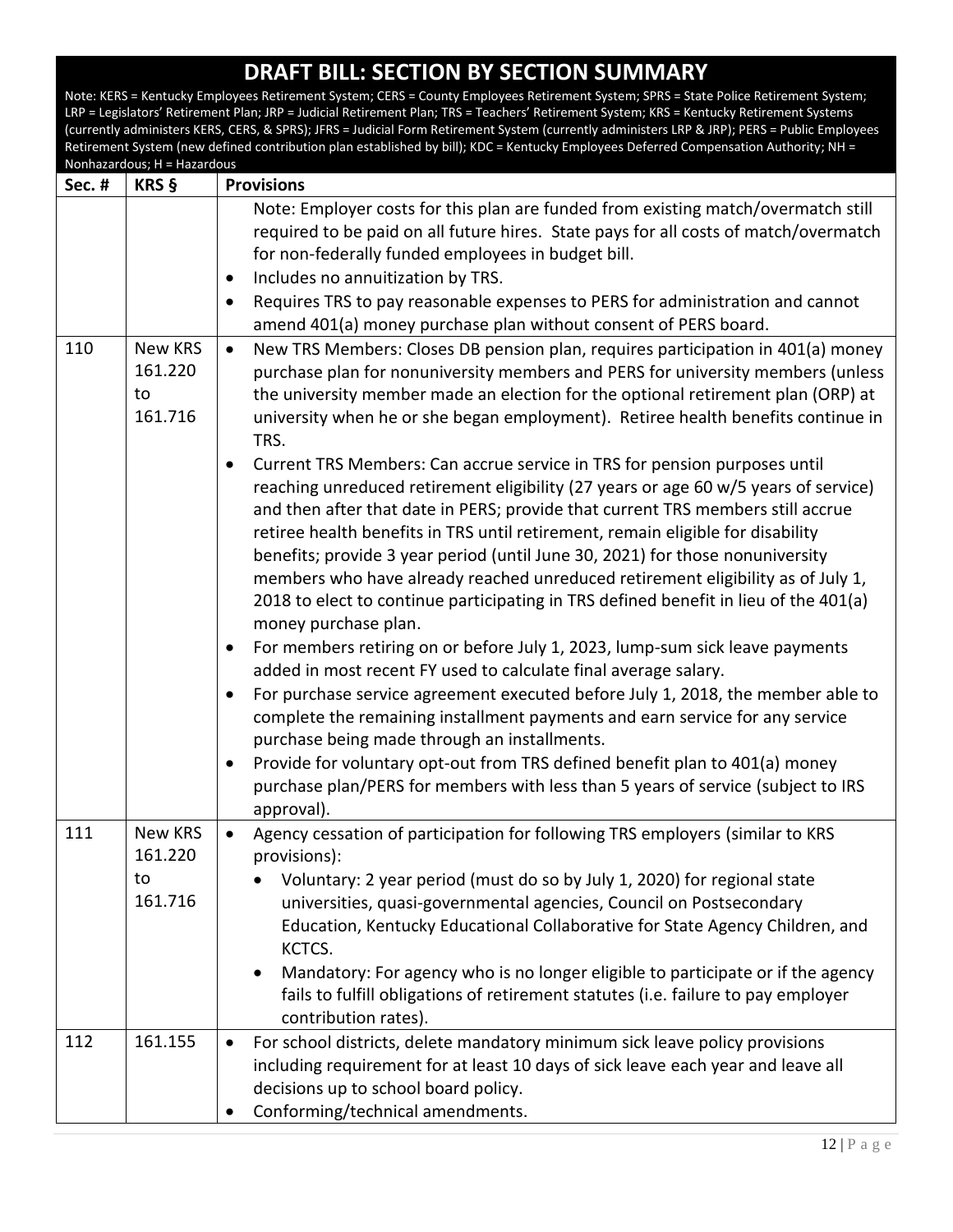| <b>Sec. #</b> | KRS §              | <b>Provisions</b>                                                                                                                                                                                                                                                                                                                                                                                                                                                                                                                                                                                                                                                                                                                                                                                                                                                                                                                                |
|---------------|--------------------|--------------------------------------------------------------------------------------------------------------------------------------------------------------------------------------------------------------------------------------------------------------------------------------------------------------------------------------------------------------------------------------------------------------------------------------------------------------------------------------------------------------------------------------------------------------------------------------------------------------------------------------------------------------------------------------------------------------------------------------------------------------------------------------------------------------------------------------------------------------------------------------------------------------------------------------------------|
|               |                    | Provide that payments for accumulated sick leave shall not be used to: (1) calculate<br>$\bullet$<br>retirement benefit payments for those TRS members retiring on or after July 1,<br>2023; and (2) Determine the eligibility for benefit payments for classified<br>employees in CERS who retire on or after July 1, 2018.                                                                                                                                                                                                                                                                                                                                                                                                                                                                                                                                                                                                                     |
| 113           | 161.220            | Amend definitions section for TRS to:<br>$\bullet$                                                                                                                                                                                                                                                                                                                                                                                                                                                                                                                                                                                                                                                                                                                                                                                                                                                                                               |
|               |                    | For new members (eff. July 1, 2018) or reemployed retirees who retire on or<br>$\circ$<br>after July 1, 2018, clarify that for PT/substitute provisions for TRS coverage do<br>not apply (see also Section 135).<br>For fiscal years on or after July 1, 2018, sets Social Security maximum taxable<br>$\circ$<br>earnings cap on annual compensation. Employee contributions refunded for<br>annual comp. above cap but employer contributions stay in fund to help pay<br>down unfunded liability.<br>Retains high-3 final compensation for qualifying TRS members who retire on<br>$\circ$<br>or before July 1, 2023 (high-5 thereafter and for all non-qualifying members).<br>Clarifies that sick leave payments do not apply towards retirement<br>$\circ$<br>compensation for members who retire after July 1, 2023.<br>Adding definitions for "university member" and "nonuniversity member".<br>$\circ$                                 |
| 114           | 161.400            | Conforming/technical amendments.<br>$\bullet$                                                                                                                                                                                                                                                                                                                                                                                                                                                                                                                                                                                                                                                                                                                                                                                                                                                                                                    |
| 115           | 161.420            | Adds funds for 401(a) money purchase plan TRS. Cleans up section.<br>$\bullet$                                                                                                                                                                                                                                                                                                                                                                                                                                                                                                                                                                                                                                                                                                                                                                                                                                                                   |
| 116           | 161.500            | Conforming/technical amendments.<br>$\bullet$                                                                                                                                                                                                                                                                                                                                                                                                                                                                                                                                                                                                                                                                                                                                                                                                                                                                                                    |
| 117<br>118    | 161.507<br>161.515 | Conforming/technical amendments relating to suspending service purchases after<br>$\bullet$<br>July 1, 2018 for new members and members who have reached max. benefit<br>accrual.                                                                                                                                                                                                                                                                                                                                                                                                                                                                                                                                                                                                                                                                                                                                                                |
| 119           | 161.520            | Provide that minimum death before retirement benefits do not apply to new<br>$\bullet$<br>members or members with less than 5 years who opt into defined contribuiton<br>plans.                                                                                                                                                                                                                                                                                                                                                                                                                                                                                                                                                                                                                                                                                                                                                                  |
| 120           | 161.540            | Increases member contribution by 3% of pay for all members to help fund retiree<br>$\bullet$<br>health benefits.<br>Establish mandatory nonuniversity member contributions for continuing defined<br>benefit participants of 15.855% towards pension benefit (9.105%) and retiree<br>health (6.75%) and for mandatory 401(a) money purchase plan component (9% or<br>10%) and retiree health (6.75%).<br>Establish mandatory university employee contributions for continuing DB<br>$\bullet$<br>participants of 13.4% towards pension benefit (7.625%) and retiree health<br>(5.775%), except no contribution toward pension benefit for university member<br>who is required or elects to participate in PERS. Note: Universities have opted to<br>pay 2.215% of the employee contribution amount via KRS 161.565.<br>Provide that payments for accumulated annual leave shall not apply to those<br>$\bullet$<br>retiring after July 1, 2023. |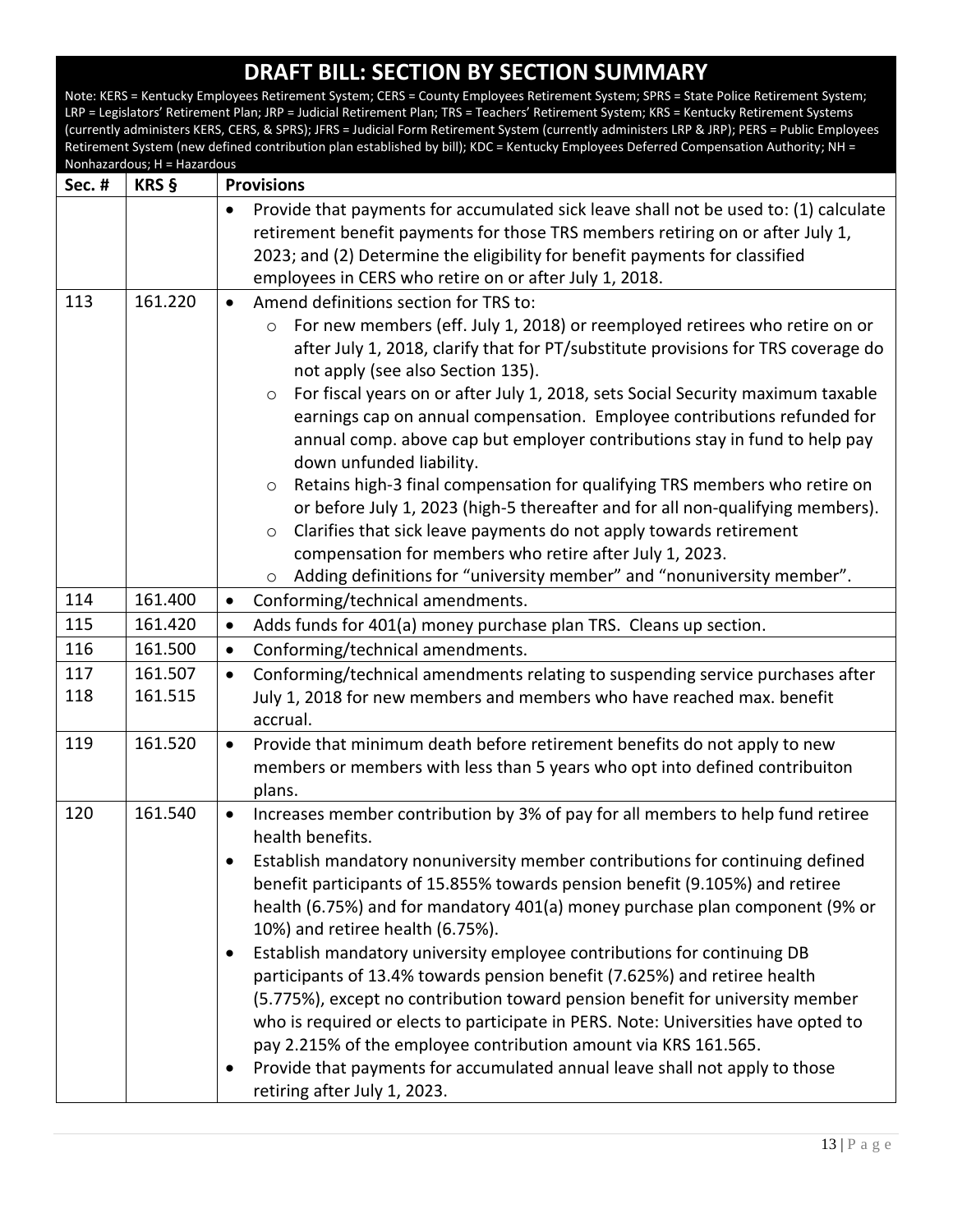| Sec. # | KRS §    | <b>Provisions</b>                                                                                                                                                                                                                                                                                                                                                                                                                                                                                                                                                                                                                                                                                                                                                                                                                                                                                                                                                                                                                                                                                                                                                                                                                                                                                                                                                                                                                                                                                                                                                                                                                                                                                                                                                                                                                                                                                                                                    |
|--------|----------|------------------------------------------------------------------------------------------------------------------------------------------------------------------------------------------------------------------------------------------------------------------------------------------------------------------------------------------------------------------------------------------------------------------------------------------------------------------------------------------------------------------------------------------------------------------------------------------------------------------------------------------------------------------------------------------------------------------------------------------------------------------------------------------------------------------------------------------------------------------------------------------------------------------------------------------------------------------------------------------------------------------------------------------------------------------------------------------------------------------------------------------------------------------------------------------------------------------------------------------------------------------------------------------------------------------------------------------------------------------------------------------------------------------------------------------------------------------------------------------------------------------------------------------------------------------------------------------------------------------------------------------------------------------------------------------------------------------------------------------------------------------------------------------------------------------------------------------------------------------------------------------------------------------------------------------------------|
| 121    | 16.545   | Conforming/technical amendments relating to suspending service purchases after<br>$\bullet$                                                                                                                                                                                                                                                                                                                                                                                                                                                                                                                                                                                                                                                                                                                                                                                                                                                                                                                                                                                                                                                                                                                                                                                                                                                                                                                                                                                                                                                                                                                                                                                                                                                                                                                                                                                                                                                          |
| 122    | 161.5465 | July 1, 2018 for new members and members who have reached max. benefit                                                                                                                                                                                                                                                                                                                                                                                                                                                                                                                                                                                                                                                                                                                                                                                                                                                                                                                                                                                                                                                                                                                                                                                                                                                                                                                                                                                                                                                                                                                                                                                                                                                                                                                                                                                                                                                                               |
| 123    | 161.547  | accrual                                                                                                                                                                                                                                                                                                                                                                                                                                                                                                                                                                                                                                                                                                                                                                                                                                                                                                                                                                                                                                                                                                                                                                                                                                                                                                                                                                                                                                                                                                                                                                                                                                                                                                                                                                                                                                                                                                                                              |
| 124    | 161.548  |                                                                                                                                                                                                                                                                                                                                                                                                                                                                                                                                                                                                                                                                                                                                                                                                                                                                                                                                                                                                                                                                                                                                                                                                                                                                                                                                                                                                                                                                                                                                                                                                                                                                                                                                                                                                                                                                                                                                                      |
| 125    | 161.549  |                                                                                                                                                                                                                                                                                                                                                                                                                                                                                                                                                                                                                                                                                                                                                                                                                                                                                                                                                                                                                                                                                                                                                                                                                                                                                                                                                                                                                                                                                                                                                                                                                                                                                                                                                                                                                                                                                                                                                      |
| 126    | 161.550  | Funding provisions for TRS for 2017 valuation and after:<br>1. Retains base minimum funding requirement for nonuniversity employers of<br>13.105% (12.355% pension, 0.75% retiree health) and 13.65% for university<br>employers (12.9% pension, 0.75% retiree health).<br>2. Requires employers to fund additional amount required above 1. to pay ARC for<br>pension and life insurance funds. Amount shall be prorated to each employer<br>based upon FY 15, 16, and 17 payrolls to TRS. Amount shall be adjusted by any<br>employer who ceases participation and payments for school board shall be paid by<br>state appropriation (other employers required to pay additional share).<br>3. Provide that the sum of contributions 1 and 2 shall equal ARC (normal cost plus<br>amortized payment for unfunded liability). Amortized state appropriation<br>payments for prior sick leave payments, past ad hoc COLAs not included in<br>additional employer contribution required (funded separately).<br>4. Require ARC required to be based upon entry age normal cost method, 30 year<br>closed amortization period, level dollar financing of the unfunded liability, 5 year<br>smoothed market asset valuation method, and other assumptions set by TRS<br>board.<br>5. Resets the amortization period to a new 30 year period with 2017 actuarial<br>valuation.<br>6. Retains state costs of shared solution for retiree health but requires school<br>district/university/other employer costs previously dedicated to funding retiree<br>health to be used to fund pension costs and offset state costs (replaced by<br>increased employee contribution for retiree health).<br>7. Provides that school districts shall pay an additional 2% of pay for new members<br>enrolled in the 401(a) money purchase plan and for teachers who enter the 401(a)<br>plan due to reaching an unreduced retirement eligibility after July 1, 2018. |
| 127    | 161.595  | Conforming/technical amendments relating to suspending service purchases after<br>$\bullet$<br>July 1, 2018 for new members and members who have reached max. benefit<br>accrual.                                                                                                                                                                                                                                                                                                                                                                                                                                                                                                                                                                                                                                                                                                                                                                                                                                                                                                                                                                                                                                                                                                                                                                                                                                                                                                                                                                                                                                                                                                                                                                                                                                                                                                                                                                    |
| 128    | 161.600  | Conforming/technical amendments.<br>$\bullet$                                                                                                                                                                                                                                                                                                                                                                                                                                                                                                                                                                                                                                                                                                                                                                                                                                                                                                                                                                                                                                                                                                                                                                                                                                                                                                                                                                                                                                                                                                                                                                                                                                                                                                                                                                                                                                                                                                        |
| 129    | 161.615  | Closes opportunity by TRS to establish alternative DC plan after July 1, 2018.<br>$\bullet$                                                                                                                                                                                                                                                                                                                                                                                                                                                                                                                                                                                                                                                                                                                                                                                                                                                                                                                                                                                                                                                                                                                                                                                                                                                                                                                                                                                                                                                                                                                                                                                                                                                                                                                                                                                                                                                          |
| 130    | 161.620  | Eliminates 3% benefit factor for service credit in excess of 30 years for any service<br>$\bullet$                                                                                                                                                                                                                                                                                                                                                                                                                                                                                                                                                                                                                                                                                                                                                                                                                                                                                                                                                                                                                                                                                                                                                                                                                                                                                                                                                                                                                                                                                                                                                                                                                                                                                                                                                                                                                                                   |
|        |          | earned on or after July 1, 2018, except for those members who on July 1, 2018,                                                                                                                                                                                                                                                                                                                                                                                                                                                                                                                                                                                                                                                                                                                                                                                                                                                                                                                                                                                                                                                                                                                                                                                                                                                                                                                                                                                                                                                                                                                                                                                                                                                                                                                                                                                                                                                                       |
|        |          | have reached an unreduced benefit and elect to participate in the DB plan for 3                                                                                                                                                                                                                                                                                                                                                                                                                                                                                                                                                                                                                                                                                                                                                                                                                                                                                                                                                                                                                                                                                                                                                                                                                                                                                                                                                                                                                                                                                                                                                                                                                                                                                                                                                                                                                                                                      |
|        |          | more years (see Section 110).                                                                                                                                                                                                                                                                                                                                                                                                                                                                                                                                                                                                                                                                                                                                                                                                                                                                                                                                                                                                                                                                                                                                                                                                                                                                                                                                                                                                                                                                                                                                                                                                                                                                                                                                                                                                                                                                                                                        |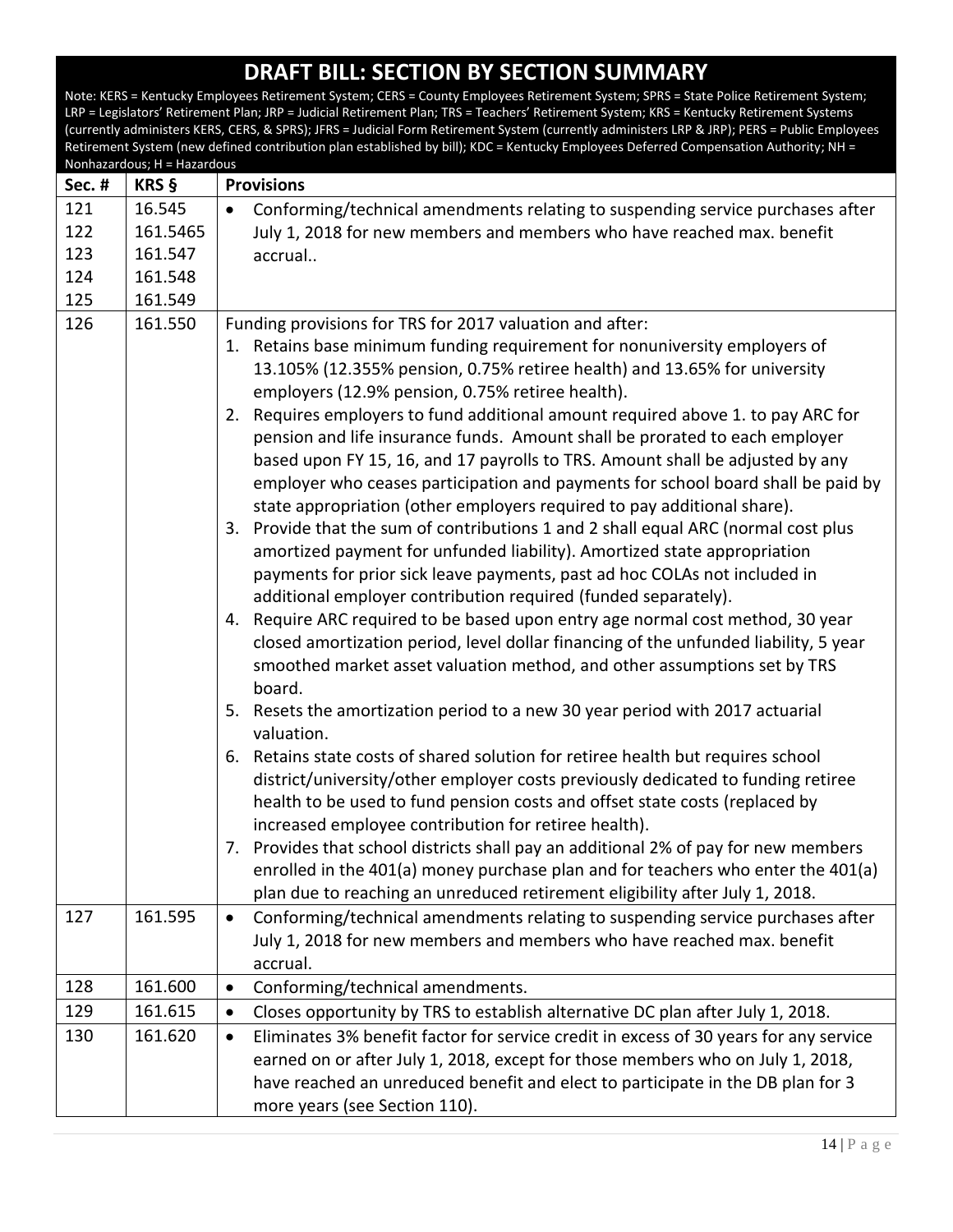| Sec.# | KRS §   | <b>Provisions</b>                                                                                |
|-------|---------|--------------------------------------------------------------------------------------------------|
|       |         | For current retirees suspends COLAs for next 5 fiscal years (2018-2022).<br>$\bullet$            |
|       |         | For new retirees, suspends COLA for first 5 years of retirement.<br>$\bullet$                    |
|       |         | Conforming/technical amendments.                                                                 |
| 131   | 161.623 | For member who receive service credit for sick leave, caps sick leave conversion to<br>$\bullet$ |
|       |         | service credit at the amount of sick leave accumulated on June 30, 2018. Prohibits               |
|       |         | any new agency from electing to purchase service credit for accumulated sick                     |
|       |         | leave.                                                                                           |
| 132   | 161.675 | Health insurance coverage extension to PERS members.<br>$\bullet$                                |
|       |         | Provides that members who retire on or after July 1, 2018, who do not retire from<br>$\bullet$   |
|       |         | a state-administered retirement system (including PERS) within 24 months of the                  |
|       |         | last month they contributed to one of the systems/plans shall not be eligible for                |
|       |         | retiree health benefits.                                                                         |
|       |         | Sets new member eligibility for retiree health benefits at minimum age 59 % and<br>$\bullet$     |
|       |         | requires member to be receiving a monthly distribution from PERS/401(a) money                    |
|       |         | purchase plan or annuity offered by PERS.                                                        |
| 133   | 161.430 | Conforming/technical amendments.<br>$\bullet$                                                    |
| 134   | 161.605 | Extends retired/reemployed provisions of Section 98 to TRS.<br>$\bullet$                         |
| 135   | 161.612 | Eliminates accrual of service time in DB for part-time and substitute positions for<br>$\bullet$ |
|       |         | any new member of TRS on or after July 1, 2018, and for individuals who retire on                |
|       |         | or after July 1, 2018, and are reemployed on or after July 1, 2018.                              |
| 136   | 161.568 | Closes opportunity for university member election to TRS DB plan by those<br>$\bullet$           |
|       |         | members who previously elected to participate in the optional retirement plan (DC                |
|       |         | plan administered by university).                                                                |
| 137   | 161.655 | No \$2,000/\$5,000 life benefit for new members required to participate in the<br>$\bullet$      |
|       |         | 401(a) money purchase plan/PERS on or after July 1, 2018.                                        |
| 138   | 161.661 | No disability benefits for new members required to participate in the 401(a) money<br>$\bullet$  |
|       |         | purchase plan/PERS on or after July 1, 2018.                                                     |
| 139   | 161.470 | Conforming/technical amendment.<br>$\bullet$                                                     |
| 140   | 161.525 | Conforming/technical amendment to confirm no required annuities for 401(a)<br>٠                  |
|       |         | money purchase plan/PERS.                                                                        |
| 141   | 161.630 | Conforming/technical amendment to confirm no required annuities for 401(a)<br>$\bullet$          |
|       |         | money purchase plan/PERS.                                                                        |
| 142   | 161.650 | Conforming/technical amendment.<br>$\bullet$                                                     |
| 143   | 161.714 | Modifying TRS inviolable contract to exclude: (1) new members from inviolable<br>$\bullet$       |
|       |         | contract provisions except for account balance in 401(a) money purchase plan; and                |
|       |         | (2) legislative changes occurring on or after the effective date of Act from inviolable          |
|       |         | contract provisions - allowing GA the right to amend, reduce, or suspend.                        |
|       |         |                                                                                                  |
|       |         |                                                                                                  |